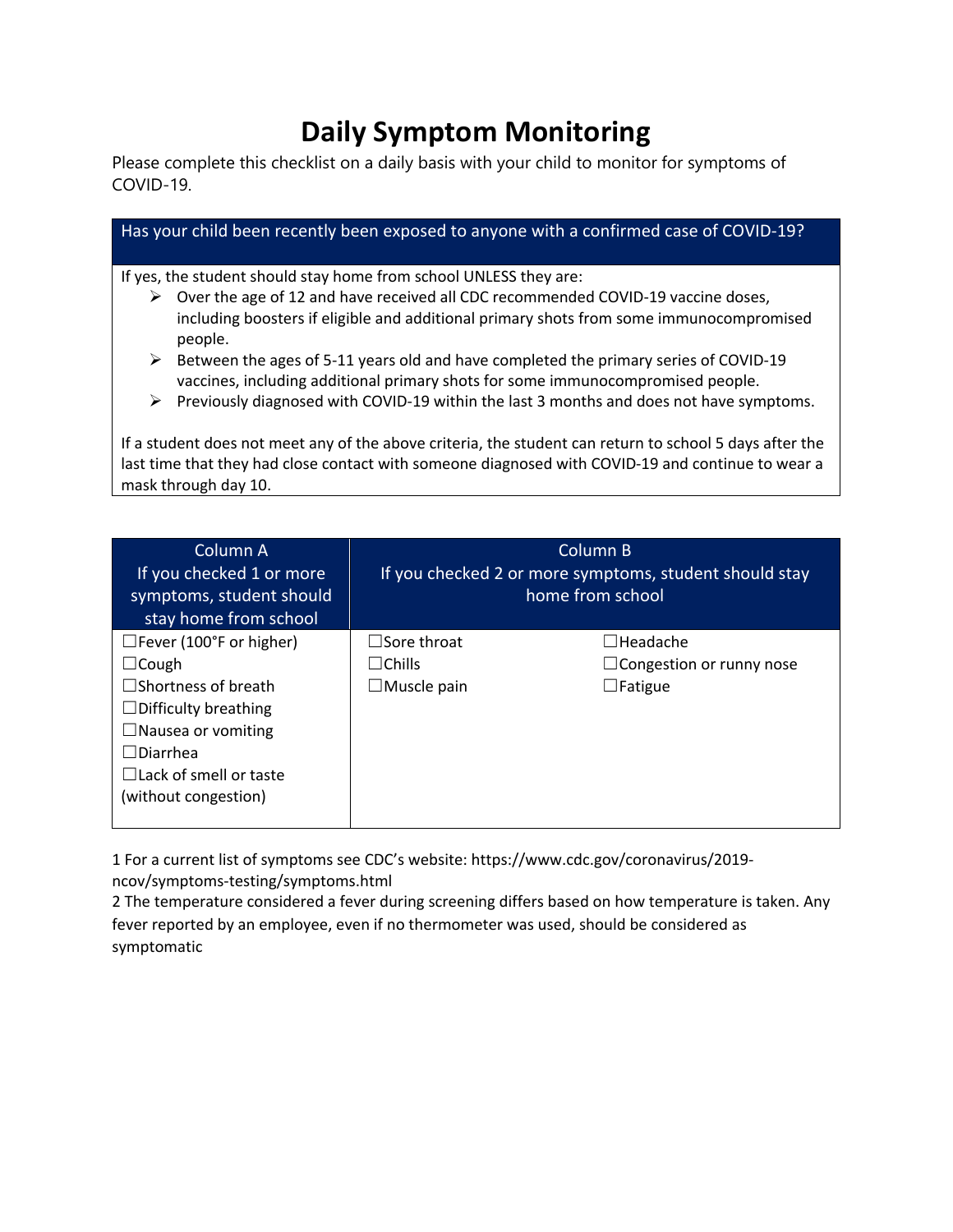## Exclusion From and Return to School Requirements

| Scenario                                          | <b>Exclude from School</b> | Return to School After                                                                                                                                                                                                                                                                                                                                                                                                                                                                                                                                                                                                                                                                                                                                                           |
|---------------------------------------------------|----------------------------|----------------------------------------------------------------------------------------------------------------------------------------------------------------------------------------------------------------------------------------------------------------------------------------------------------------------------------------------------------------------------------------------------------------------------------------------------------------------------------------------------------------------------------------------------------------------------------------------------------------------------------------------------------------------------------------------------------------------------------------------------------------------------------|
| #1 No Symptoms                                    | No                         | Not applicable                                                                                                                                                                                                                                                                                                                                                                                                                                                                                                                                                                                                                                                                                                                                                                   |
| #2 COVID-19 symptoms                              | Yes                        | Individual should be tested for COVID-19<br>If test is negative, return to school<br>➤<br>when they meet the normal criteria<br>to return after illness.<br>If test is positive, follow return to<br>⋗<br>school guidance for scenario #3<br>If child is not tested and they are<br>➤<br>not a close contact of someone<br>with COVID, return to school when<br>fever free (without medication)<br>and symptom free for 48 hours or<br>after a clinician has evaluated the<br>child and documented an<br>alternative diagnosis and<br>confirmed that the student can<br>return to school.                                                                                                                                                                                        |
| #3 Positive COVID-19 PCR<br>test with symptoms    | Yes                        | Patients with mild to moderate illness who<br>are not severely immunocompromised:<br>$\checkmark$ At least 5 days have passed since<br>symptoms first appeared and<br>At least 24 hours have passed since<br>✓<br>last fever without the use of fever-<br>reducing medications and<br>$\checkmark$<br>Symptoms (e.g., cough, shortness<br>of breath) have improved.<br>Must continue to wear a well-<br>fitting mask through day 10.<br>Patients with severe to critical illness or<br>who are severely immunocompromised:<br>At least 10 days have passed since<br>symptoms first appeared and<br>At least 24 hours have passed since<br>last fever without the use of fever-<br>reducing medications and<br>Symptoms (e.g., cough, shortness<br>✓<br>of breath) have improved. |
| #4 Positive COVID-19 PCR<br>test without symptoms | Yes                        | For patients who are not severely<br>immunocompromised:<br>✓<br>5 days have passed since the date<br>of their first positive viral<br>diagnostic test.<br>Must continue to wear a well-<br>✓<br>fitting mask through day 10.                                                                                                                                                                                                                                                                                                                                                                                                                                                                                                                                                     |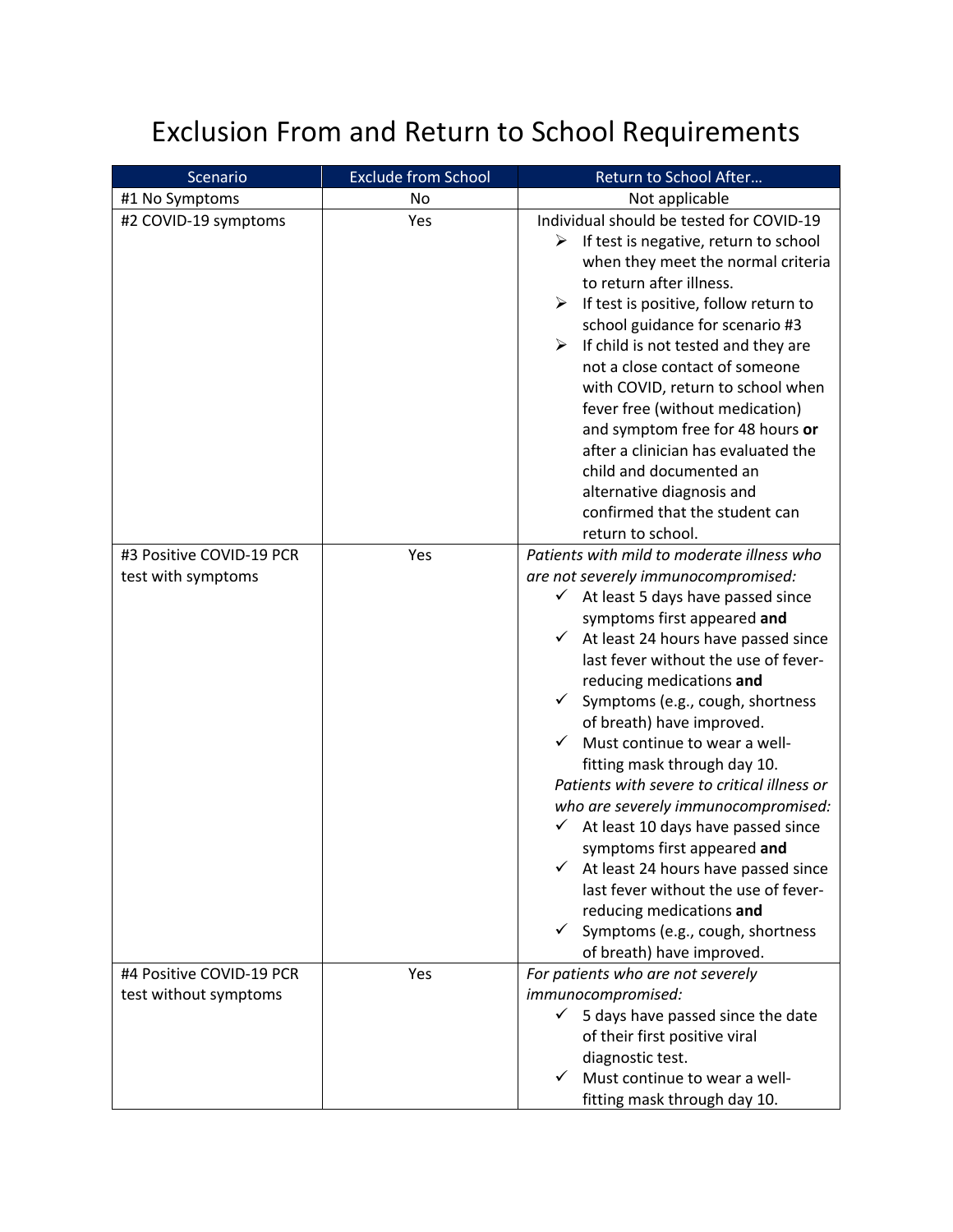|                                                                                                                                                                          |     | If symptoms develop during 10<br>days, follow return to school<br>guidance for scenario #3<br>For patients who are severely<br>immunocompromised:<br>10 days have passed since the date<br>$\checkmark$<br>of their first positive viral<br>diagnostic test.                                                                                                                                                                                                                                                                                                                                                                                                                                                                                                                |
|--------------------------------------------------------------------------------------------------------------------------------------------------------------------------|-----|-----------------------------------------------------------------------------------------------------------------------------------------------------------------------------------------------------------------------------------------------------------------------------------------------------------------------------------------------------------------------------------------------------------------------------------------------------------------------------------------------------------------------------------------------------------------------------------------------------------------------------------------------------------------------------------------------------------------------------------------------------------------------------|
| #5 Close contact of COVID<br>with symptoms                                                                                                                               | Yes | Individual should be tested for COVID-19<br>➤<br>If the student is tested and receives<br>a negative test result but they are<br>symptomatic, they should still be<br>treated as a probable case and<br>follow the return to school<br>guidance for scenario #3.<br>If test result is positive, follow<br>≻<br>return to school guidance for<br>scenario #3.<br>$\triangleright$ If child is not tested, they are<br>considered a probable case and<br>should remain excluded from<br>school until 5 days after symptoms<br>appeared. Must continue to wear a<br>mask through day 10.<br>*For individuals with COVID-19 who cannot<br>isolate from their household members, the<br>household members' quarantine period<br>begins when the case is no longer<br>infectious. |
| #6 Close contact of COVID<br>without symptoms-<br>Unvaccinated or Partially<br>Vaccinated<br><b>AND</b><br>either the positive<br>individual or contact were<br>unmasked | Yes | Return to school 5 days after the<br>➤<br>last time that they had close<br>contact with someone diagnosed<br>with COVID-19 if no symptoms<br>were reported during daily<br>monitoring.<br>Must continue to wear a well-<br>⋗<br>fitting mask through day 10.<br>➤<br>Symptom monitoring should<br>continue for 10 days. If symptoms<br>develop during 10 days, follow<br>return to school guidance for<br>scenario #5.<br>Individual should be tested at least<br>➤<br>5 days after close contact with<br>someone with COVID-19.                                                                                                                                                                                                                                            |